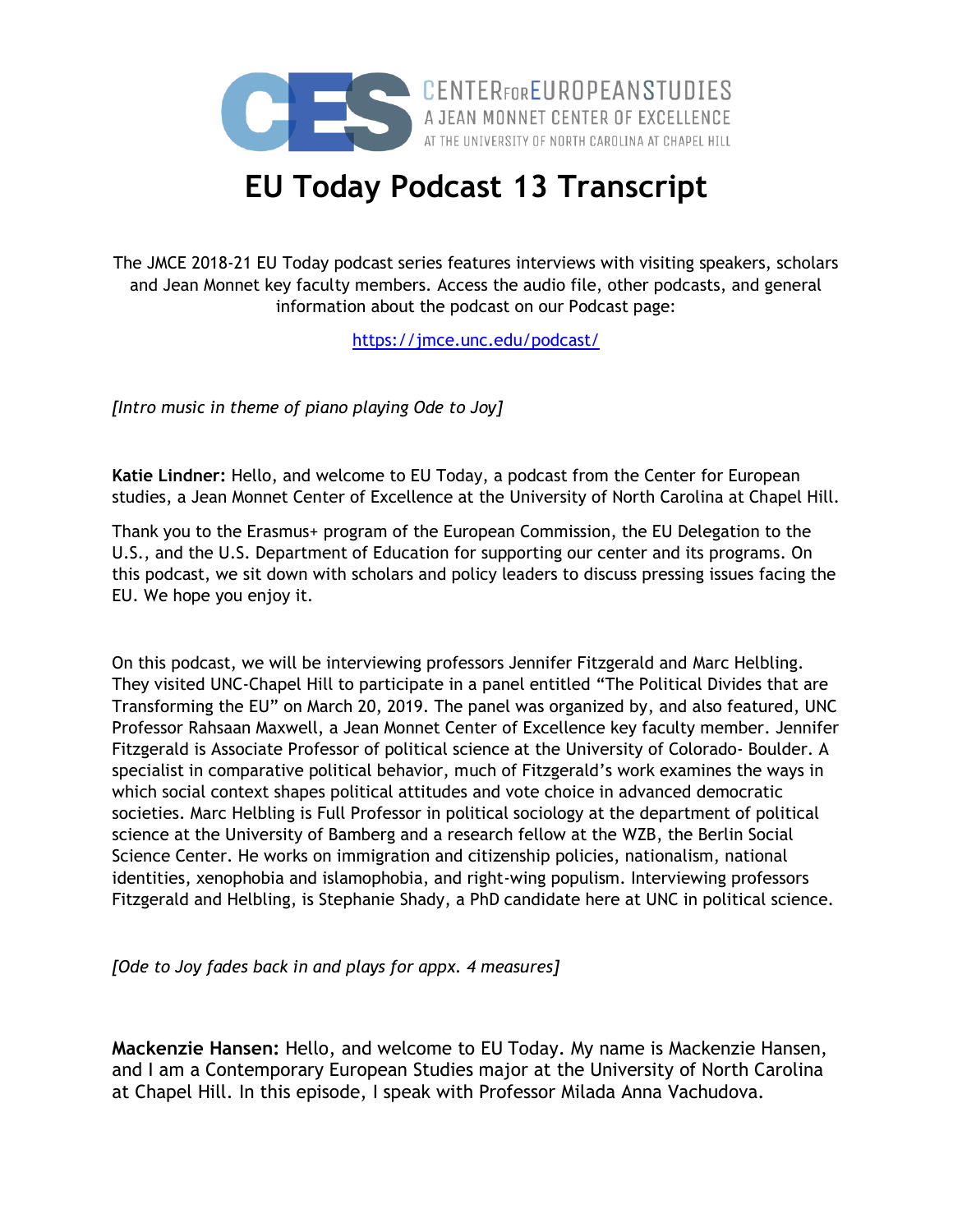

She is an Associate Professor of Political Science at UNC-Chapel Hill who specializes in the study of democratization in Europe post-communism, EU enlargement, and the influence of international politics at the domestic scale. She received her Doctor of Philosophy from the University of Oxford in 1997. In 2020, Professor Vachudova published an article entitled *Ethnopopulism and democratic backsliding in Central Europe*. She spoke about her research in the March 9th symposium RACE, HUMAN RIGHTS, AND POPULISM IN POLAND, co-sponsored by the EU center at the University of Illinois and the UNC Jean Monnet Center of Excellence. I spoke with Professor Vachudova following the event:

AT THE UNIVERSITY OF NORTH CAROLINA AT CHAPEL HILL

Okay, so thank you so much for meeting with me today Professor Vachudova. I just have a couple of questions for you and I think we'll just get started. So first off, why do you study the trans-Atlantic relationship? On that vein, how do or could politics in Europe/ the EU inform or resonate with American trends?

**Milada Vachudova:** That's a great question. I started studying European politics and American politics a bit separately, like most of us do. As a college student before the fall of communism I was interested in American politics both domestic and foreign, and governance issues especially surrounding the government and fighting social inequality. I had actually studied abroad in France as a high school senior. I had visited Czechoslovakia for the first time in the summer of 1987 when it was still communist. I was able to travel all over Europe myself as a 17-year-old. So, I was studying in Paris as a junior in college when the wall fell. Then, of course Eastern Europe became much more interesting, and the question of 'how do you put East and West Europe together again in terms of the institutional architecture and the United States had a huge role to play in this. The United States after 1989 is guiding policy about how to manage the end of the Cold War, we were actually quite respectful in terms of managing the disintegration of the Soviet Union and the loss of the empire by Moscow, and then we're of course also guiding NATO and how the East/Central European countries who want to join NATO – how they're going to be treated. More broadly, the whole question of how the European Union is going to position itself as an actor on the world stage, is really related to its relationship with the United States. I think that there is tremendous opportunity for the United States (and the EU) to work together. In fact, I think if we don't work together there's no chance of solving a lot of the challenges, especially climate change.

**Mackenzie Hansen:** Absolutely. Yeah, so thank you so much. There was talk during the symposium, kind of surrounding these "two Poland's," which was sort of a comparison between Poland's liberal aspects of civil society, to the increasingly illiberal current government fronted by PiS. What is your assessment of the current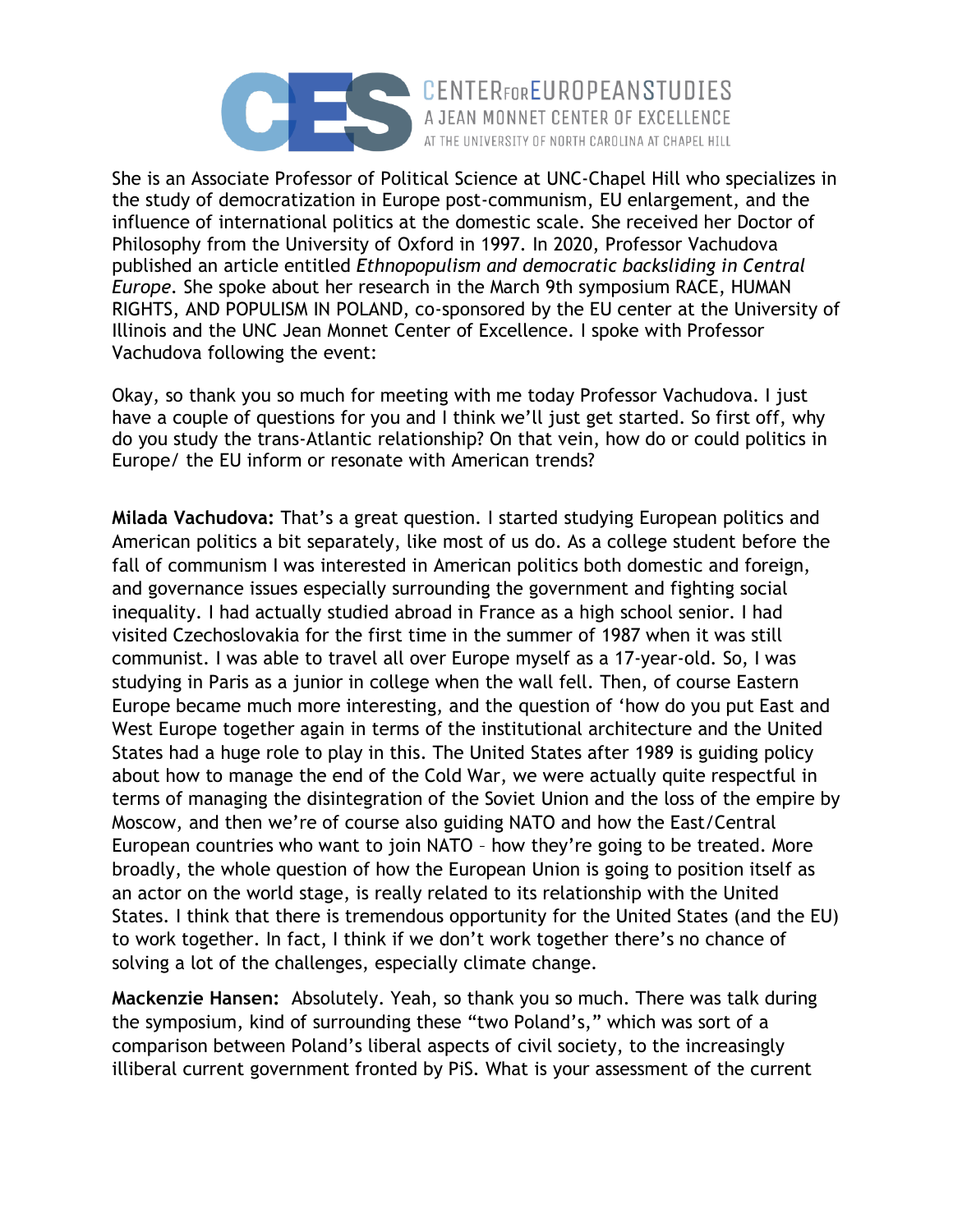

state of the struggle between these movements? And then, does liberal democracy stand a chance in Poland, and under what conditions?

AT THE UNIVERSITY OF NORTH CAROLINA AT CHAPEL HILL

**Milada Vachudova:** No, I think it absolutely does stand a chance. What stands out about Poland is that prior to PiS taking power in 2015, it had, and still has, an incredibly vibrant civil society. There are many, many different points of view, many different civic organizations, and many different political parties. What the Law and Justice party has managed to do since taking power in 2015 is this kind of polarization that we're familiar with in the United States, unfortunately, of saying "there is the real Poland, the true Poland," which is based on the traditional values based on a very "traditional" version of the Catholic faith, and then othering everybody else, and saying these "others" are culturally harmful, they're outsiders. But Poland is 95-98% homogenous, so these culturally harmful "outsiders," are actually many of them Polish citizens, they're feminists, they're members of the LGBTQ community, or simply people who hold cosmopolitan, European values. So as the PiS party moves further and further to the right, I feel like eventually it will start losing the center. We already have an incredible divide between women and men—men are much more likely than women to support PiS, older people are much more likely to support PiS than women. But what Poland has to do is find a way to create a coalition among all these different political parties and civic groups that favor a pluralistic Poland, even if they disagree on many other things such as how to regulate the economy, or even may disagree on some social issues, they still want to have a liberal democratic Poland, a pluralist society. And so, it's almost like a repeat of 1989, I think the next elections much like the last, will be an umbrella of political parties and groups who want to save liberal democracy in Poland coming together despite their differences. And I'm an optimist, but that could still happen, and PiS could be unseated.

**Mackenzie Hansen:** Thank you. How has the EU played a role in calming—or fomenting—this populist and ethnopopulist movements, and what tools does—or did it have via the accession process, for example?

**Milada Vachudova:** So that's a huge question. If we go back to the 1990s, these countries in East/Central Europe, as well as Southeastern European countries too, really wanted to join the EU. You had Austria joining, you had Sweden joining. There are tremendous benefits from being inside the EU. And Poland, and other new postcommunist members, have benefitted quite tremendously, both geopolitically, having a seat at eth EU table, and also economically being a part of this huge market. And today Britain is learning the hard way, that it should have known: that there are a lot of costs being outside the European Union. And most Poles actually—it's very interesting, it's like a split ticket—people are voting for PiS, which is quite an anti-EU party, even suggesting the EU is not what it should be, because it's not based on these traditional Christian values, and everything associated with the EU are these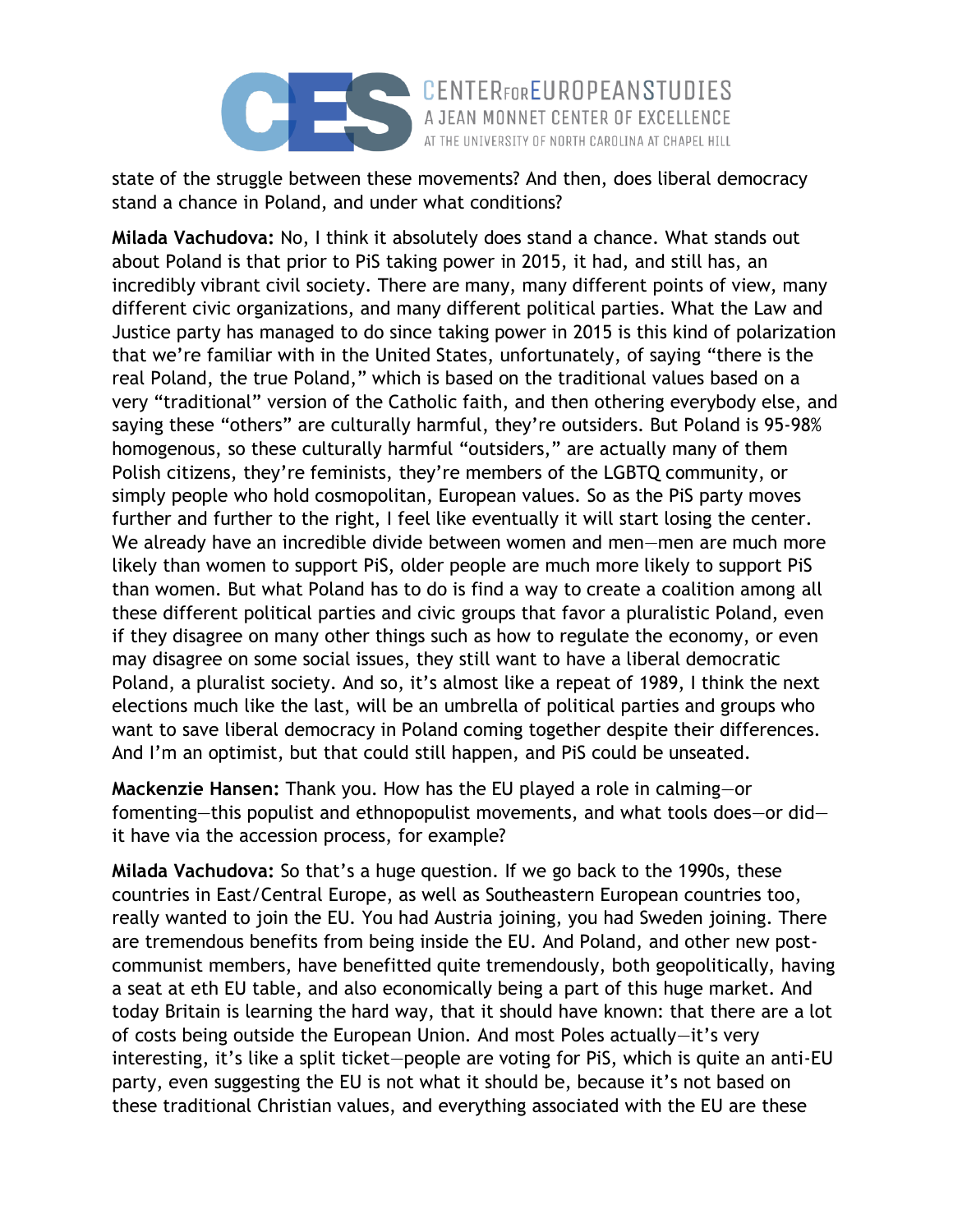

CENTERFOREUROPEANSTUDIES AT THE UNIVERSITY OF NORTH CAROLINA AT CHAPEL HILL

suspect feminists and cosmopolitans. And they even accuse the EU of being communist, which is amusing in its crazy hypocritical way. But there are a lot of these split ticketers, so there are so many voters who vote for PiS but say on opinion polls that they do support membership in the EU. In fact, some 80-85% Polish citizens support membership in the EU, which is the highest in the EU. So, I think they see the EU as a safeguard against PiS, and PiS as a safeguard against the EU. The narrative that PiS has spun, that the EU is a part of these culturally harmful outsiders that are trying to create this revolution in Poland where all that is good is destroyed by feminists and the LGBTQ community and so forth—I think that this narrative has a limit. The problem is the EU has very few tools to come in and say, "these are the ways in which PiS is violating liberal democracy." In fact, when they do that, it does risk a kind of backlash. So, it is quite difficult because the tools aren't there, and the tools that do exist are being blocked… SO to make a long story short, I think this is something that ends to be sorted mostly at a domestic level, through domestic politics. Th only thing I could imagine is if things got really bad—well, they are really bad—and the EU said to Poland and Hungary, and others, "If you don't and change and undo this democratic backsliding, we will throw you out of the EU." That, I think would have an impact on Poles, but I don't think will happen in the next few years.

**Mackenzie Hansen:** Of course, right. So, you mentioned in your article on democratic backsliding, that there is a sort of contradiction that exists in Hungary, Czechia, and Poland, in which voters are able to perceive the EU as both a threat to identity and culture, and as the best place for the state economy and individual to hang their hat, so to speak. Can you talk about how this phenomenon has arisen, and the reasoning for it?

**Milada Vachudova:** It's interesting, because the EU offers a lot of benefits. And I think in some ways, you stop appreciating some of these benefits once you have them. Like the freedom to travel, which was such a big issue for many postcommunist citizens: finally, the wall comes down, they haven't been able to travel, they haven't been able to leave since the 1940s. And suddenly you join the EU, and there's these tremendous benefits in terms of mobility, but also in terms of business, education, etc. But once people have those benefits, they get used to them, and so they take the EU for granted, and they're open to these politicians who use the ethnopopulist us vs. them language, who associate the EU with the privileged elite, cosmopolitan elite, that is somehow looking out for its own interests, and not looking out for ordinary people. And so, it's very easy to criticize the EU, and politicians do it all the time. Everything that's going well, you take credit for it. Everything that's going poorly, you blame it on the EU. And in some of these countries where the EU is associated with refugees and cosmopolitan values that are somehow foreign or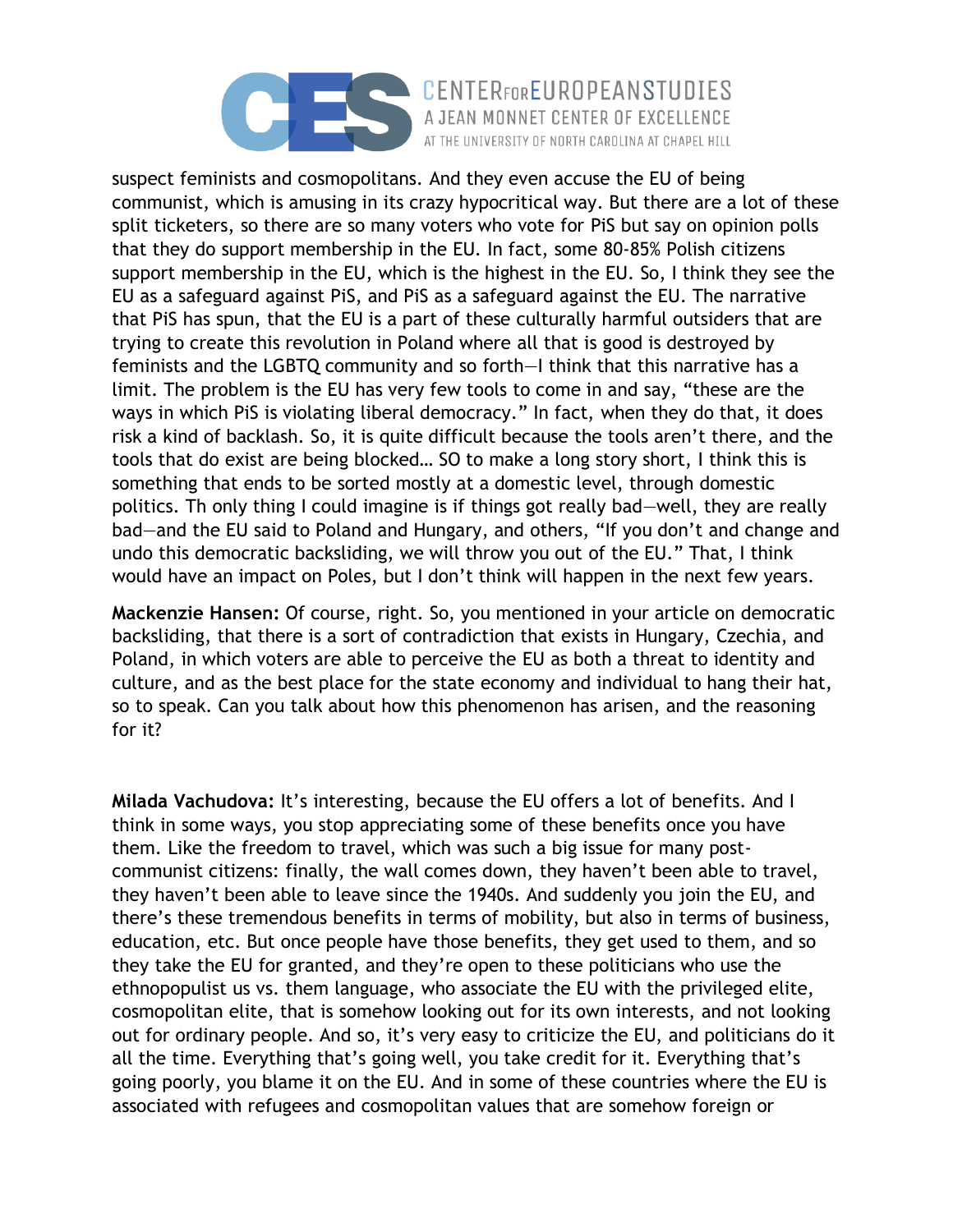

unwanted, that kind of narrative has sunk in deep. And yet! These countries aren't lining up to leave the European Union.

AT THE UNIVERSITY OF NORTH CAROLINA AT CHAPEL HILL

**Mackenzie Hansen:** Right, right. So, are these trends of rising populism unique to Europe? Are there different rulebooks for these movement sin an EU vs an American context?

**Milada Vachudova:** So first of all, I would say one question is always the difference between the rising support for ethnopopulism and right-wing populism in eastern and western Europe. So, a lot of scholars observe—accurately—that democratic backsliding, so far, has only happened in eastern Europe, so in the new members of the EU. Now, I personally see Brexit as a form of democratic backsliding, as well as a few of the things the current British government is doing, so there's that. And there's also the case that these kinds of ethnopopulist parties have been in government in Austria and in Italy quite recently. But in both cases, they kind of overplayed their hand, and their time in office was short. But you could really imagine them coming back into office in Austria or Italy as coalition partners, and there could be potentially democratic backsliding. But there's certainly something about these post-communist states that they have weaker institutions, and that these ethnopopulist parties are both able to get a majority, as has happened in Poland and Hungary, and then once they have the majority, they essentially alter the political playing field. So, no one should ever be impressed when an ethnopopulist party that's in power wins an election, because they will have had four years or so to twist that political playing field and create all kinds of advantages for themselves. SO, when Orban in Hungary wins elections, it's not because so many Hungarians support him, and I think that's important, but also dangerous, and that makes us wonder about Poland. How many more election cycles do we have until PiS destroys any chance for the opposition to win?

Now is it different from the United States? There are many similarities in terms of the rhetoric. I've been surprised by how many similarities there are. What I find most astounding and similar is how the ethnopopulist themselves, who say that "We represent the ordinary citizens, and we're going to protect them from culturally harmful outsiders" they are so often themselves deeply a part of the establishment. And another thing that they have in common is that when they get in power, they don't actually implement policies that help the ordinary people. They tend to implement policies that actually do the opposite, and help the rich get richer. And this is similar—there's really two playbooks. One for what you do to appeal to voters to get votes, and there, I see more variation in the substance. But what you're in power, that playbook for concentrating power is so similar, whether you're in Brazil, Turkey, the US, Britain, Poland. The difference is how do domestic institutions push back, how strong are they? And there you have a great variation.